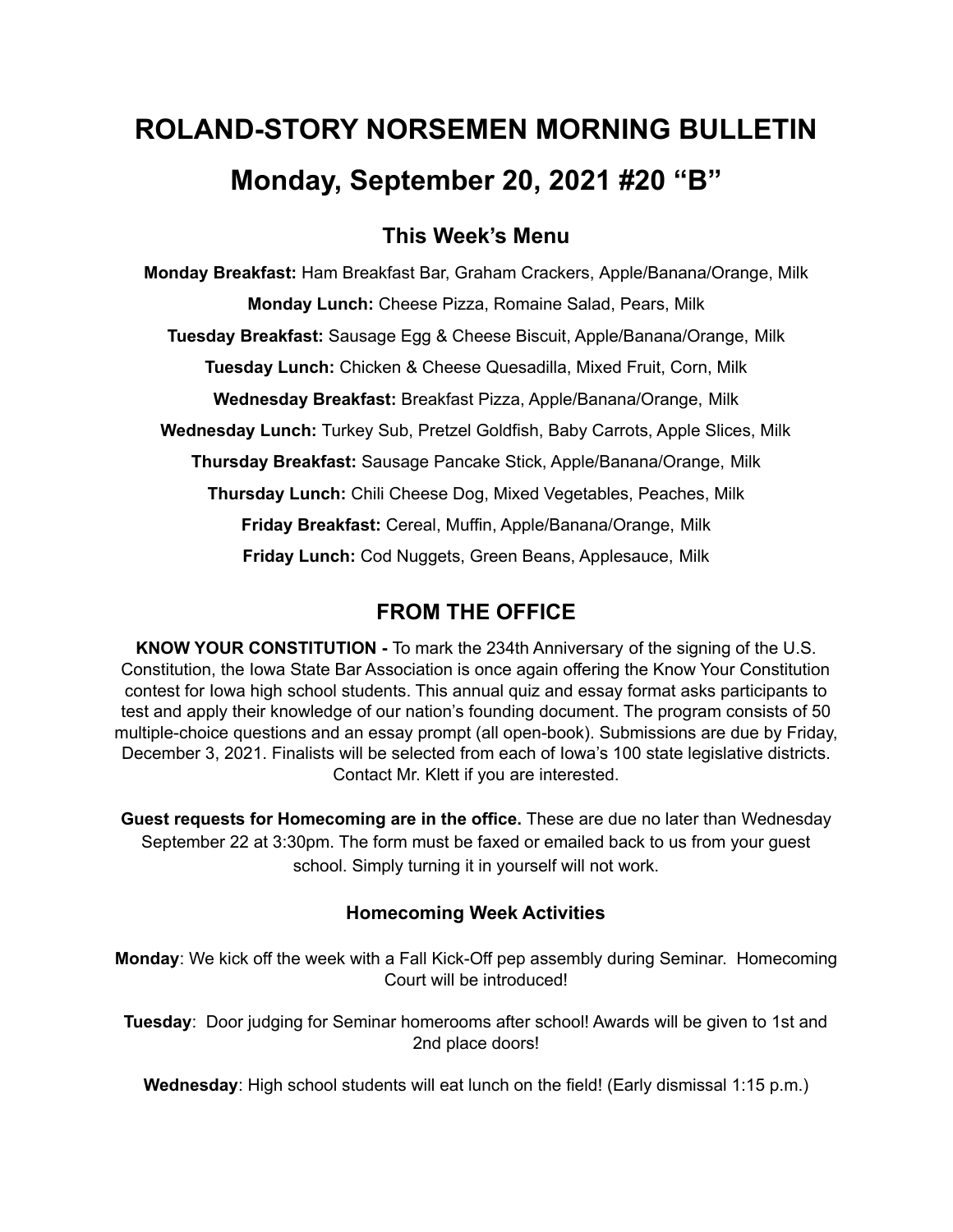**Thursday**: The high school will dismiss to watch the Powder Puff game, starting at 2:15 p.m.

**Friday:** Homecoming Parade! The parade will start at 2:15 p.m. There will be a Pep Rally with the announcement of the Homecoming King and Queen Coronation immediately following the parade at 2:45 p.m.

### **Homecoming Week Themes 9/20-9/24**

**Monday: Class Color Day** 9th-Yellow, 10th- Blue, 11th- Green, 12th- Pink, Staff- Purple **Tuesday: Decade Day Wednesday: Denim Day Thursday: Hawaiian Day Friday: Norsemen Spirit Day** ⚫️

**From the Counselor's Office:**

#### **[COUNSELOR'S](https://docs.google.com/document/d/1vmwczNPbDzXe9vFaG5LJMQ7NYDv-i4oQJHybqA65TUc/edit?usp=sharing) FOLDER**

#### *I plan to attend DMACC! (Seniors)*

*Any senior that plans to attend DMACC for the F'2022 should attend a college application session on Tuesday, September 28, during Seminar. A DMACC representative will be here during Seminar to help you with this application. Sign up in Mrs. Heisterkamp's office.*

#### **Scholarships**

\*University of Iowa: [Strayer-Rairden](https://drive.google.com/file/d/19dd2KrYVSWYKX2eleClYPvARc5_M10rR/view?usp=sharing) Scholarship- \$1,000 (renewable) due 1/31. Going to U of I and has declared Physics or Astronomy as their major

\*Most Valuable Student Contest by Elks National [Foundation](https://www.elks.org/scholars/scholarships/mvs.cfm)- \$1,000-\$12,500 due 11/15 For 4yr degree/full time basis. Do not have to be related to Elks members.

\*Legacy Awards by Elks National [Foundation-](https://www.elks.org/scholars/scholarships/Legacy.cfm) \$4,000 due 2/7 For children or grandchildren of Elks members.

[\\*StudentScholarsihps.org](https://drive.google.com/file/d/15_QGMs4o4nf-uHxHY58Ue31_w-7Qw42k/view?usp=sharing)

1) Be Bold Scholarship- \$25,102 due 9/30

2) Good Fortune Scholarship- \$1,000 due 9/30

3) CollegeXpress Scholarship- \$10,000 due 9/30

4) Nitro Scholarship- \$2,000 due 9/30

5) SP High School Scholarship- \$10,000 due 9/30